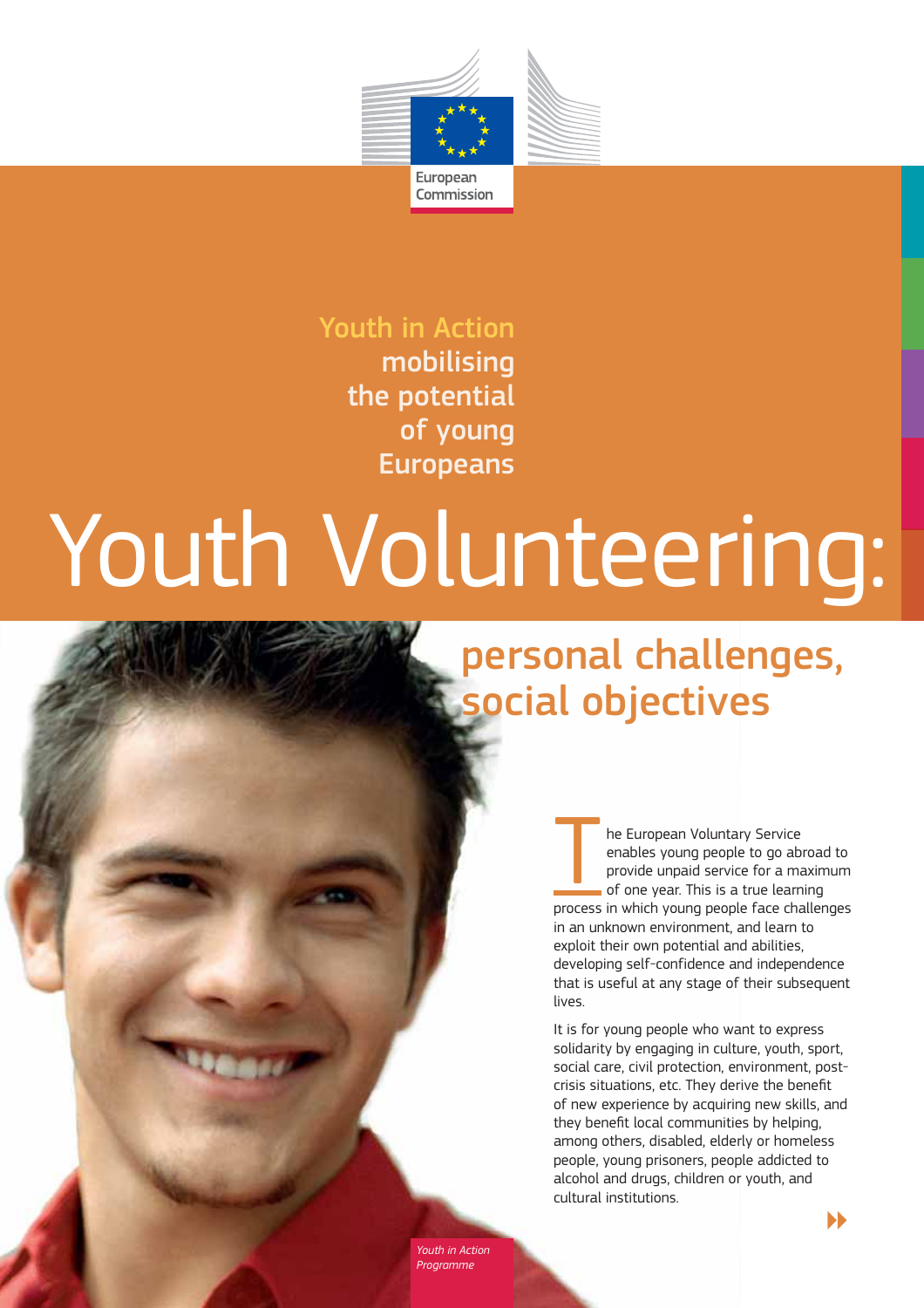$\blacktriangleright$  Through first-hand experience of other cultures right around the world, the young people involved broaden their perspectives, develop tolerance, understanding, and a sense of a common identity and responsibility. The awareness of diversity also helps young people

to form decisions on their own next steps including in professional terms — in a more informed fashion, and employers value the skills and maturity that participants acquire. This fact sheet presents some examples of the thousands of projects completed so far.



# Youth Volunteering projects Some of the many completed so far

*The volunteer <i><u>took a first</u>* step along her *-*  discovering her *<i><u>own identity</u> -*  self-confidence. and towards a positive *relationship* with  *-*

# **1. New experience giving new**

A volunteer from Mauritius, who had spent some years in care homes in Italy, went for two months to Portugal in 2010 as part of a tailor-made inclusion project, mentored by Cemea del Mezzogiorno Onlus. This is an organisation that cooperates with the Italian juvenile court system and with social services to support the inclusion of young offenders in society. It runs centres with activities focused on the personal development of youngsters, stimulating creativity and participation and offering the opportunity to acquire abilities and specific competencies.

The volunteer took care of young children in a centre. She supervised them, and helped the educators in the development and planning of the activities. She played games and sports with the children, socialised with them and increased their interest in art and culture, helped them in the canteen and during lunch time, and developed workshops.

Thanks to the cooperation between Italy and Portugal, the volunteer took a first step along her pathway towards discovering her own identity, towards greater self-confidence, and towards a positive relationship with society. She subsequently felt confident enough to return to Mauritius.

#### Project funded by

# the Youth in Action national agency in Italy

- Hosting organisation:
- . CEMEA del Mezzogiorno onlus, Italy.
- Sending organisation:
- **Associação Juvenil de Peniche, Portugal.**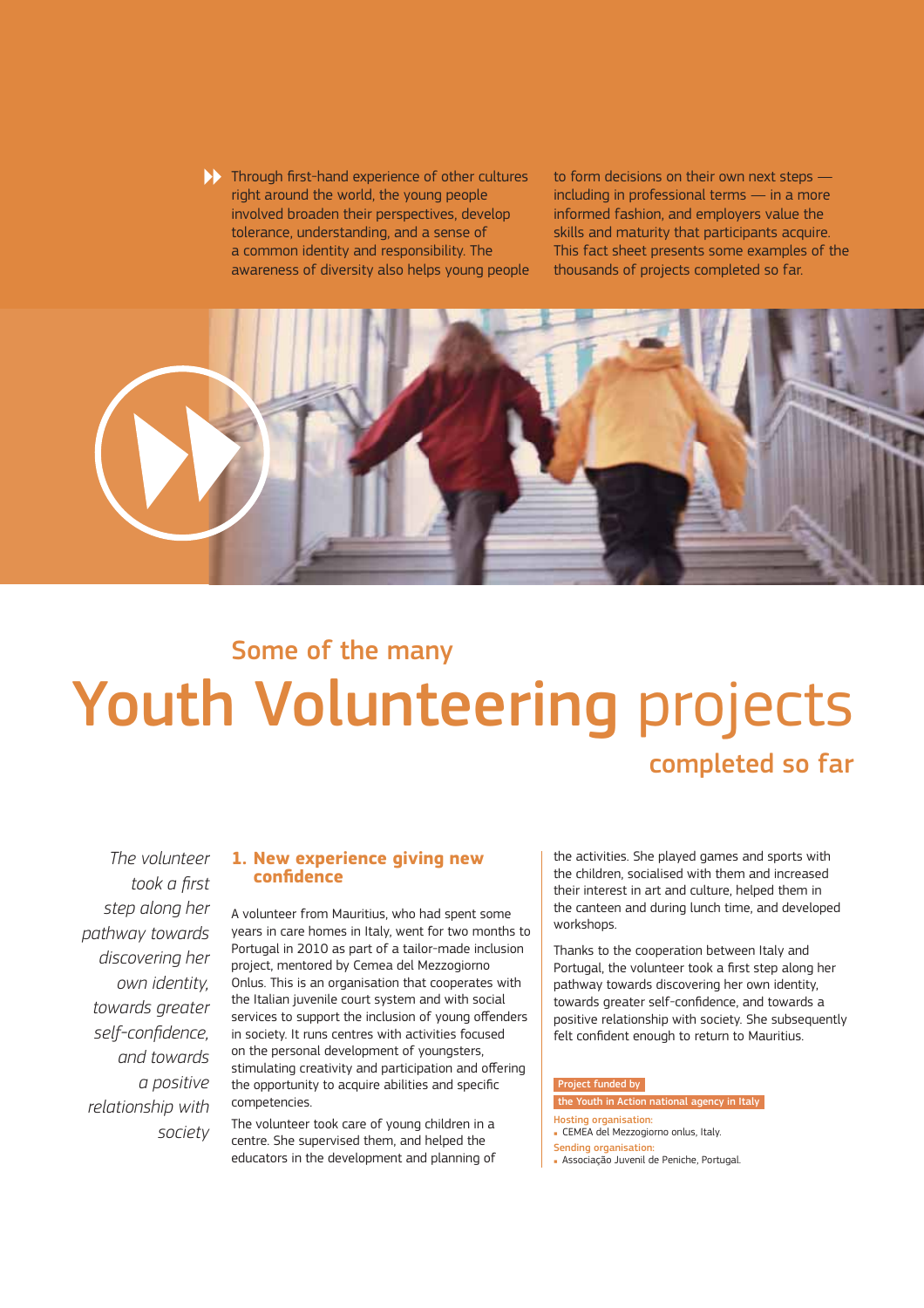# **2. Helping young people into the**

Over the course of two years, ITER is giving the chance to do voluntary service to some 40 young people with few opportunities and from widely differing backgrounds. These are all people who did not complete secondary education and had no natural pathways into employment, thus exposing them to the risk of permanent exclusion.

Recent participants were six Swedish-born young people of Arabic or South American extraction, jobless and on benefits, and with histories including criminal records, drug abuse, mental illness, and troubled family relations — a target group which is difficult to reach and to motivate. For periods ranging from a few weeks to a couple of months in 2011-12, the project offers participants new experiences in a wider context, at the same time promoting employment and inclusion in society. The project prepares and motivates the young people in advance, then captures their experiences when they return home by including them in activities and coaching, and opening up new gateways to training and education. The activities — focusing on art theatre and environment — reflect the different interests and needs of the individual participants. Cooperating partner organisations aim to engage

# **3. Promoting volunteering**

The youth council of Slovakia hosted a volunteer from Portugal for eight months in 2010 in a project aimed at promoting volunteering and its value for an individual as well as for the life of a community. Through 50 local community projects across the country, more than 5 000 children and young people in Slovakia had the opportunity to become involved in a nationwide campaign entitled '72 hours without compromise'.

The volunteer promoted this event, and provided the organisations involved in it with logistical support and assistance in the media campaign,

the young people in projects that they find both meaningful and manageable.

Participation has developed skills that improve job prospects, but the most striking achievement is the difference in the way the young people see themselves, rather than the acquisition of specific practical skills. The non-formal learning methods bring added value at European level by developing their cultural awareness and expression. ITER has received coverage in the media and distributes information in youth centres and social service offices.

The organisations involved in this project are from Estonia, France and Sweden, and the project combines funding from the European Voluntary Service and from the European Social Fund allowing effective preparation of young people, and providing for extensive follow-up and evaluation.

## ect funded by

Youth in Action national agency in Sweder

#### Hosting organisations:

- Continuous Action MTÜ, Estonia;
- **Estonian Unesco Youth Association, Estonia:**
- Association Citrus, France;
- · Maison des Bateleurs Solidarites-jeunesses Poitou-Charentes, France;
- · Solidarités Jeunesse/Villages des jeunes (Vaunières), France. Sending organisation:
- . The Committee for Allocation of Social Welfare, Gothenburg, Sweden.

and with guidance for the web page for networking with international volunteers taking part in the final event. She also developed a photo exhibition of volunteers' views of Slovakia, 'The others' Slovakia', as a personal project. The volunteer developed her foreign language abilities and her skills in project management and communication, and improved her awareness of other cultures.

#### Project funded by

the Youth in Action national agency in Slovakia

- Hosting organisation: - Rada mládeže Slovenska (RMS), Slovakia.
- 
- <mark>Sending organisation</mark>:<br>• AAUM Rádio Universitária do Minho, Seccao Cultural de Radiodifusao e Comunicacao, Portugal.

*The volunteer developed her foreian language* abilities and her skills in proiect  *-*  and *improved -*  awareness



*The project offers new experiences in a wider context.*  $at$  *the same - - - 
-*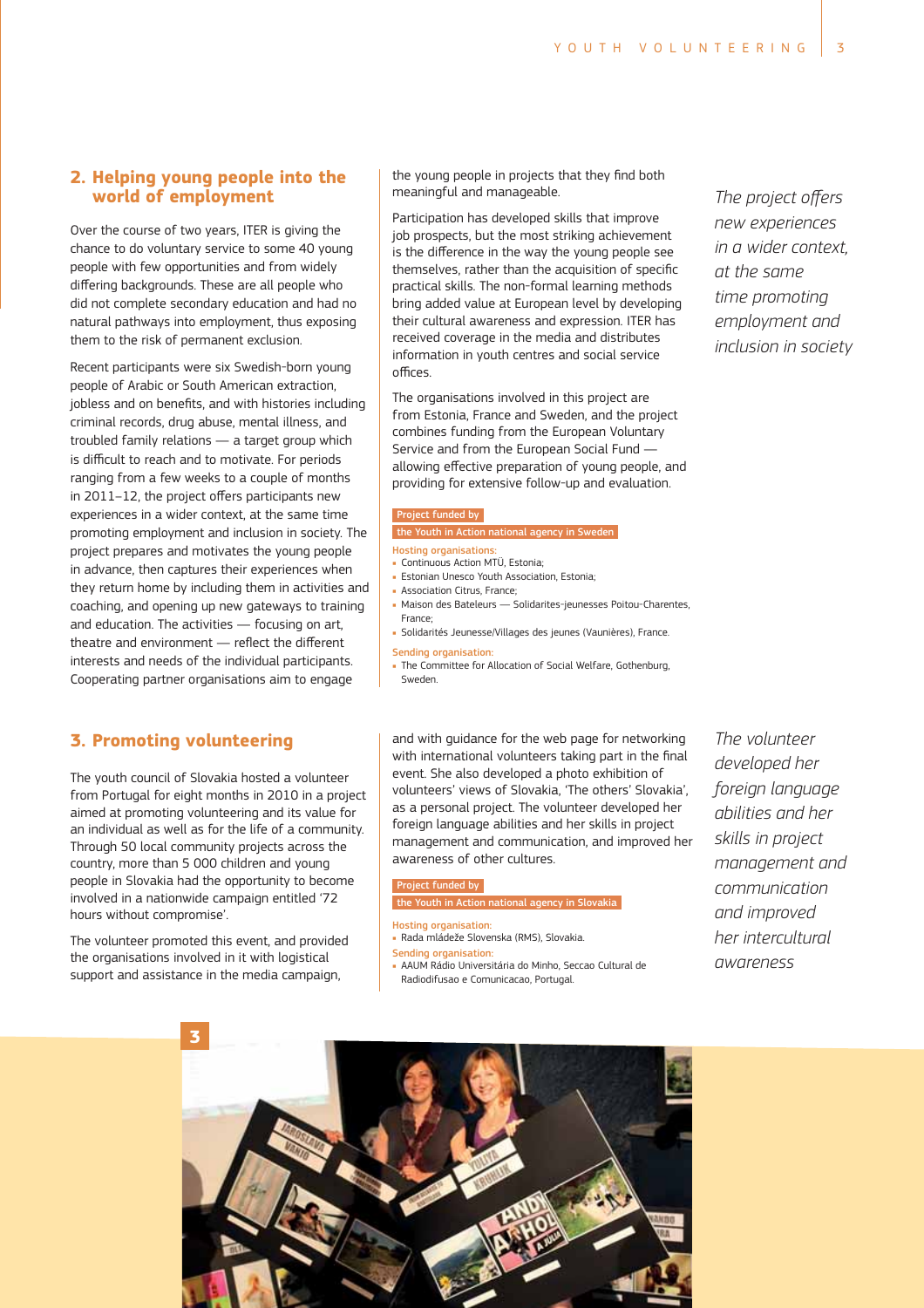# **4. Palestinian refugee ca -**

An Estonian NGO worked with the Jafra Palestinian youth centre from Syria on a project entitled 'Euromed mosaic of art and culture'. It involved a 12-month individual voluntary service in 2010 and 2011 at the heart of the Yarmouk camp, near Damascus, containing 130 000 Palestinian residents — one of the biggest Palestinian refugee camps in the Middle East. The youth centre arranges activities that allow young people in the camp to spend their free time usefully, and to learn more about their cultural origins. A volunteer from Estonia chose to go to Syria to work with Palestinian children because

of her interest in Arabic culture and language. She organised and ran camps, workshops and exhibitions of arts and culture, using games, puppet shows, discussions and sports, and taught English.

The project aimed to raise the level of cultural and social awareness among local young people, to help them realise their own ambitions. The volunteer's programmes helped fill gaps in the youngsters' knowledge of culture and arts and

*There was an increase in* awareness amona *local vouth, and a* areater sense  their own powers

gave them a greater sense of their own powers. The volunteer gained too through working with refugees and developing communication and social skills and increased tolerance to people from different backgrounds. She also improved her knowledge of Arabic. After witnessing the beginning of the popular unrest there in March 2011, she took a one-month break, but then returned to Syria. She said that the longer she lives in the region the better she understands the people there.

#### Project funded by

- the Youth in Action national agency in Estonia
- Hosting organisation:
- **.** Jafra Youth Center, Syria.
- Sending organisation:
- · Explore NGO, Estonia.

# **4** TESTIMONIALS

- <sup>*c*</sup> *With the European Voluntary Service, I can* assure you that you will not be bored! You gain *new experience, and learn about the culture and traditions of other* nations.<sup></sup>
- **e** Every week I organised *<u>language courses</u>* for small groups of children in an informal *environment* — *we looked at cartoons, sana. read children's books and -* '
- <sup>*i*</sup> Every day there is something wonderful *and extraordinary. I hope to learn many more interesting things about this country and acquire skills, experiences and -- - %* '

# **Bosnia and Herzegovina** -- **,** . . . . . .

A 25-year-old volunteer from Limousin went to Bosnia and Herzegovina to promote dialogue between people of different religions in Jajce, which still, after 10 years, bears the scars of ethnic cleansing in the region. In Omladinski Centar Jajce, an association aimed at countering racism, she worked at overcoming all forms of discrimination among young people. She worked with them on contributing to its local magazine, *'*Senzor*\$*, and gave classes in languages and computer use.

It was part of 'Europe in the hands of young people', which aims to bring together young people from different backgrounds to promote their sense of European citizenship, particularly by involving them in projects at local or international level that stimulate inclusion of young people.

#### Project funded by

#### the Youth in Action national agency in France

Hosting organisation:

- CRIJ Limousin, France.
- Sending organisation:
- . UG Omladinski Centar Jajce, Bosnia and Herzegovina.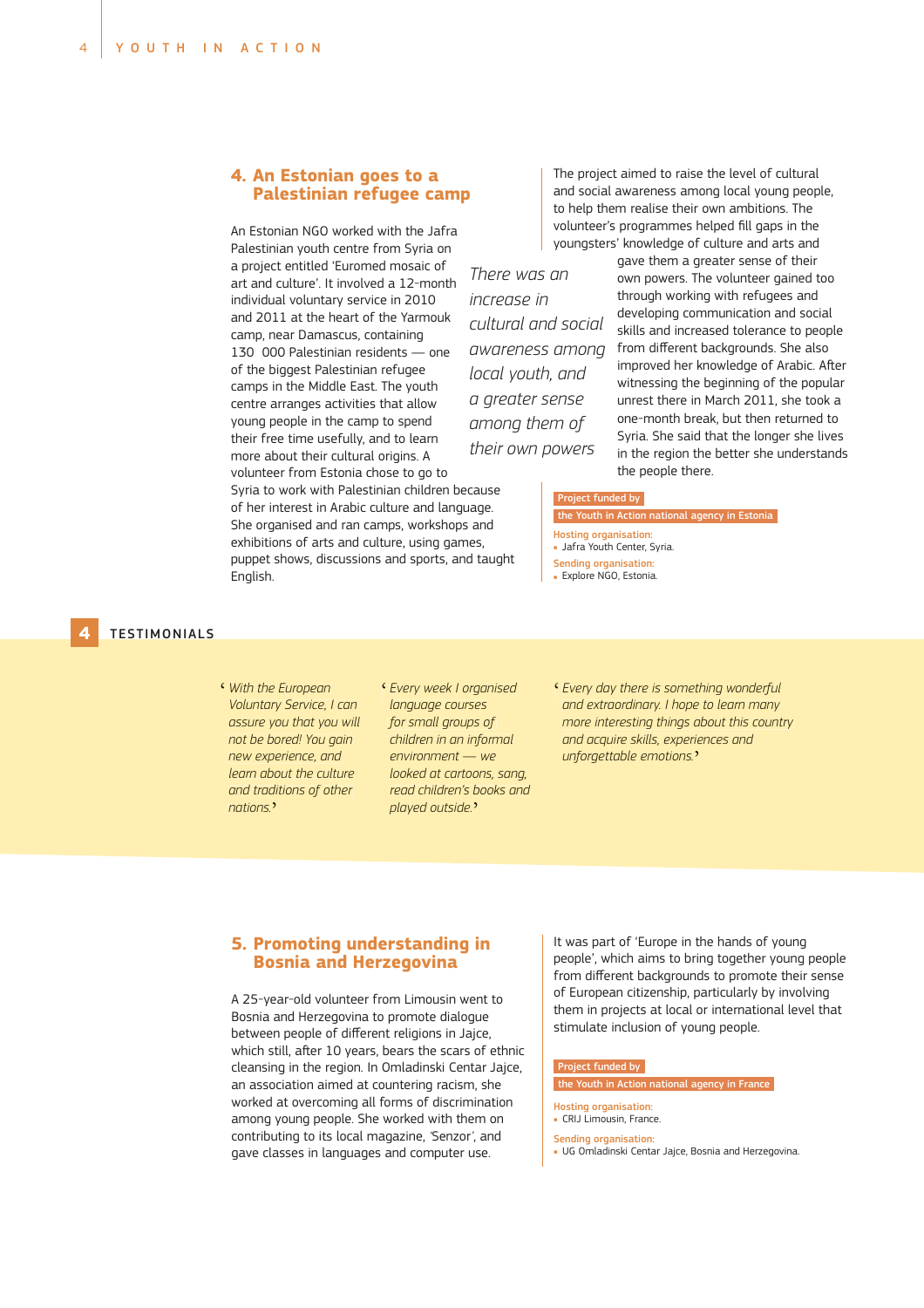$\epsilon$  This experience has been a benchmark: both for my  $\frac{1}{2}$  *n*  $\frac{1}{2}$  *n*  $\frac{1}{2}$  *n*  $\frac{1}{2}$  *n*  $\frac{1}{2}$  *n*  $\frac{1}{2}$  *n*  $\frac{1}{2}$  *n*  $\frac{1}{2}$  *n*  $\frac{1}{2}$  *n*  $\frac{1}{2}$  *n*  $\frac{1}{2}$  *n*  $\frac{1}{2}$  *n*  $\frac{1}{2}$  *n*  $\frac{1}{2}$  *n*  $\frac{1}{2}$  *n*  $\frac{1}{2}$ 

# **6. Disability is no bar to helping**

A 30-year-old from Rome spent three months in Malta as a European volunteer with the NGO Razett tal-Hibberija, now part of the Foundation for Inclusion — Inspire, which helps children and adults with learning and physical disabilities to develop their potential. It offers an array of therapeutic, educational and leisure services to children and adults with physical and/or learning disabilities, free of charge. People with disabilities regularly use the facilities and participate in events. The NGO initially hesitated, because the young Italian himself has suffered from a physical disability since birth. Working with a foreign volunteer who has a disability was a new concept for the centre's staff and volunteers.

But the experience proved valuable to everyone. The volunteer worked in the animal park with its rabbits, a donkey and a deer. He cleaned the enclosure, looked after animals, and welcomed visiting groups and allowed them to pet the animals. With the inmates at the centre, he helped during swimming sessions, and even went shopping to buy food for the centre. Overcoming his physical barriers and discovering his abilities strengthened his self confidence and independence. And his commitment to perform the work assigned to him impressed everyone he worked with. He became an inspiration himself, and on his return home he resumed university studies.

#### Project funded by

#### the Youth in Action national agency in Malta

- Hosting organisation: . Razzett tal-Hbiberija, Malta.
- Sending organisation:
- · Sezione Laziale della UILDM (Unione Italiana Lotta alla Distrofia
- Muscolare) ONLUS, Italy.

# **6** TESTIMONIALS

*<u>Overcoming his</u> <i><u>bhysical barriers</u>*  his abilities  *- - and independence* 

*%*

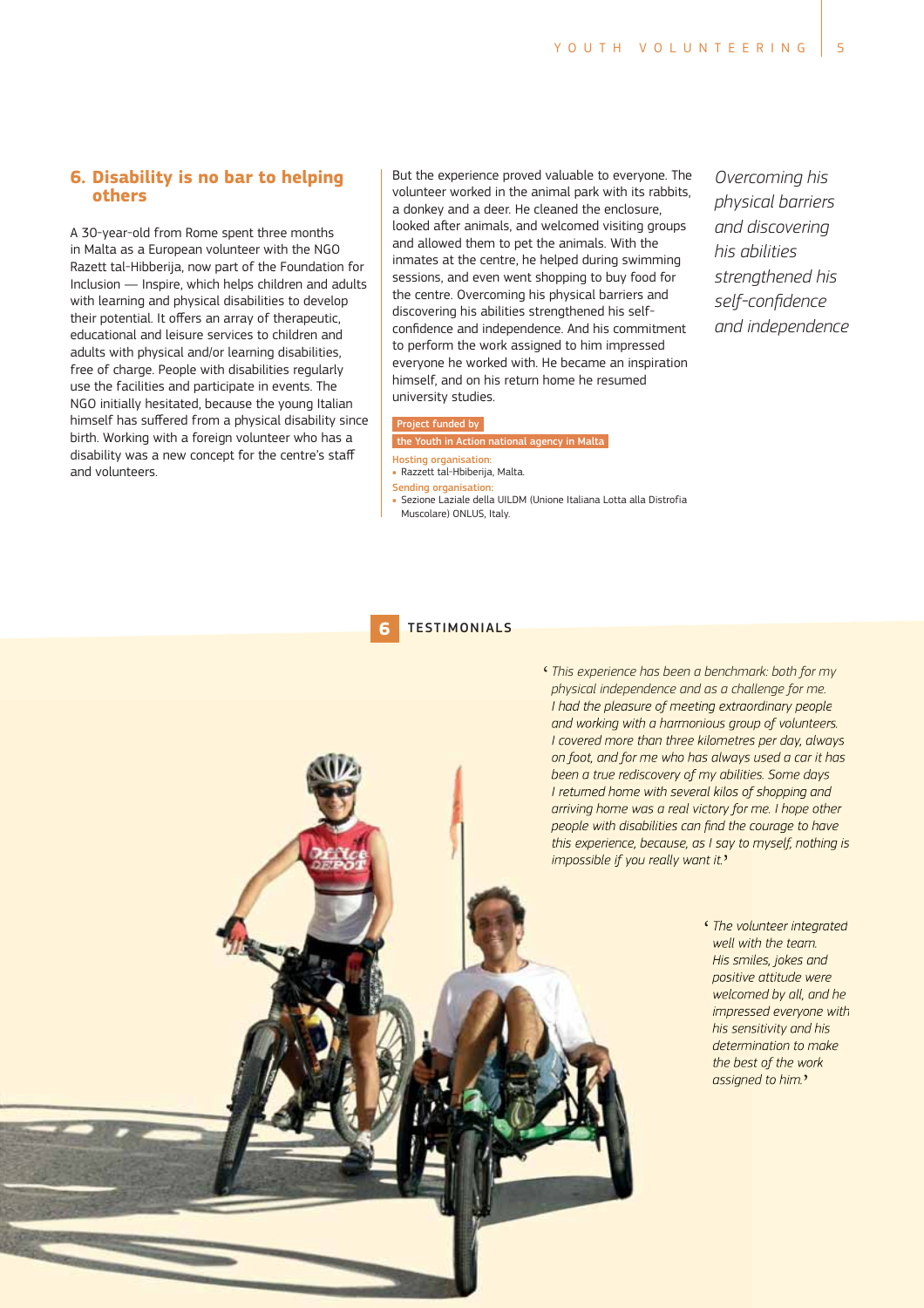# 

The project 'Teach in order to learn' in Luau, a provincial town in Angola, focused on development, cooperation and non-formal education. Twelve volunteers from Portugal — along with Angolan young people — took part in this month-long group project in 2010, which started with an exploration of the education and training needs among local children and young people. They visited local schools and hospitals to get to know the context they were operating in. On that basis, the volunteers built a library from scratch. Three hundred cases of books were delivered during the project, and the volunteers classified and catalogued them and organised their incorporation into the new library, along with materials that young people from Luau could use there. The library became a cultural centre for extra-school activities, led by the volunteers — with plenty of outdoor activities too. They also worked with local teachers in developing cultural and artistic activities and providing teaching materials ranging from health to information technology.

The results in terms of skills were improved communication capacities among the young volunteers. They also gained a clearer sense of what European identity means — something that they continued to display on their return home, in a series of meetings with and presentations to their peers. But a deeper understanding was also attained among Portuguese and Angolan young people of their respective cultures — with enhanced openness and tolerance and a greater sense of civic participation. The project also promoted international youth work and the concept and practice of volunteering, and brought some new ideas to local teachers. Its visibility was reinforced by coverage in local newspapers, newsletters and the radio, and by videos that the volunteers made with their partners during the project, and that they distributed widely on their return.

# ect funded by

the Education, Audiovisual and Culture Executive Agency in Brussels

- Hosting organisation:
- Missão Católica de Luau, Angola.
- <mark>Sending organisations:</mark><br>• FEC Fundação Evangelização e Culturas, Portugal;
- Associação Leigos Volontários Dehonianos ALVD, Portugal.

*/*  was attained *0*  and Angolan voung people of *their respective -* 

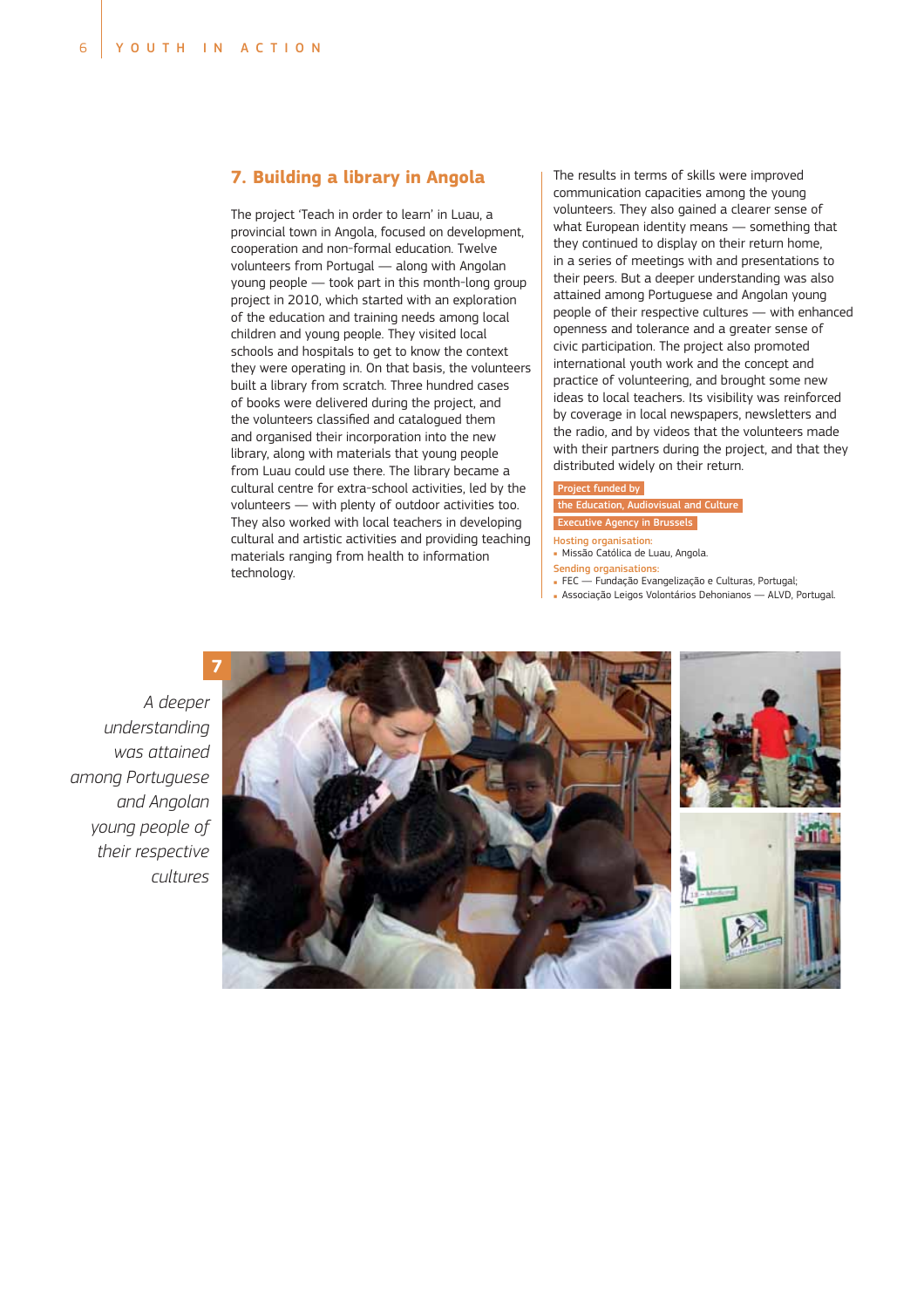Youth Volunteering is part of the Youth in Action programme of the European Union

> Youth in Action mobilising the potential of young Europeans

> > A significant impact

Youth in Action has had a demonstrable impact on the hundreds of thousands of young people it has involved. The programme has enabled many of them to experience other countries first hand, thus developing a greater sense of openness and understanding of other cultures. And it has provided the young people who have taken part with new skills and confidence.

This is all the more important since for many of the projects, the participants are deliberately selected from communities and social groups with fewer opportunities. The whole programme has a strong social dimension. It makes specific provision for involving young people from disadvantaged groups (with disabilities, health problems, or social, economic or geographic obstacles, unemployed, with educational difficulties, such as early school leavers, or from different cultural backgrounds). The engagement of many different social groups is important in ensuring that the European integration project is not restricted only to elites in European society.

## Attractive learning

Youth in Action makes extensive use of non-formal learning, through attractive methods (such as workshops, interviews or simulations), and based on personal experience outside schools. This promotes individual-based teaching, with the emphasis on talents and strengths. Professional facilitators ensure the learning process is conducted mainly by young people themselves, through participation and peer learning. The non-formal learning experience that Youth in Action provides is recognised through a specific certificate called a Youthpass.

In the different environment offered by projects, young people discover their own potential and abilities, and exercise new levels of independence and decision-making. The experience boosts their personal development and widens their horizons, helping them make choices about their further personal and professional life. And they acquire competencies that are increasingly valuable in an evolving labour market.

A survey in March 2011 among a representative sample of participants revealed that:

# 91%

of young people considered participation increased their competences in foreign languages;

# 75%

**75 %** said they improved their abilities to identify opportunities for their personal or professional future;

# 73 %

declared they felt more European;

# $92%$

of youth workers considered they gained skills and knowledge they would not have otherwise acquired;

# **73%**

of youth organisations said they were doing more international projects.

# In addition

the 2010 survey showed that participants in the programme have a significantly higher voting record in European elections than their peers. For instance in 2009, **60 %** of participants voted, compared to an average of **29 %** for all young people across Europe.



Youth in Action is the European Union programme that has helped young people since 2007, through non-formal learning and wider mobility, to boost their skills as well as giving them new opportunities to develop their personal capacities. It is open to all young people, regardless of their educational, social and cultural backgrounds. It encourages intercultural dialogue and the inclusion of all young people, particularly those with fewer opportunities. It strengthens European values everywhere it operates — in the EU and in 140 countries beyond. It funds a wide variety of youth activities, including exchanges, initiatives, democracy projects, and a voluntary service. It also supports youth workers and civil society organisations through training and networking, and promotes European cooperation in the youth field.

## Noticeable results

Youth in Action has a global budget of EUR 885 million for the 2007–13 period, and by the end of 2010 it had fully used the EUR 549 million allocated so far. Its basic premise is that investment in young people is the best business case for the European Union and it is also the way to make a success of the European integration project. Over the four years 2007–10, more than 527 000 persons took part (390 000 young people and 137 000 youth workers); 61 000 project applications were submitted and 30 100 projects were approved for grants; and Youth in Action involved around 20 000 youth organisations, informal groups of young people, or public bodies every year as promoters of projects. The intense involvement of non-governmental organisations and social enterprises is a stimulating example for young people of what it means to be an active player in society, and many participants in projects later become involved themselves in social work.

The projects supported range widely across youth activities – everything from raising the profile of young people in the media and giving them more of a say, to organising environmental protection projects at local level, creating documentaries on social issues such as young people with HIV or exclusion of minorities, or helping inmates in young offenders' institutions to boost their own selfesteem and to make efforts themselves to integrate into their community and into wider society.

#### Y<mark>outh</mark><br>Initiatives Initiatives Youth Exchanges Youth **Democracy**

Youth **Support** 

Youth Volunteering